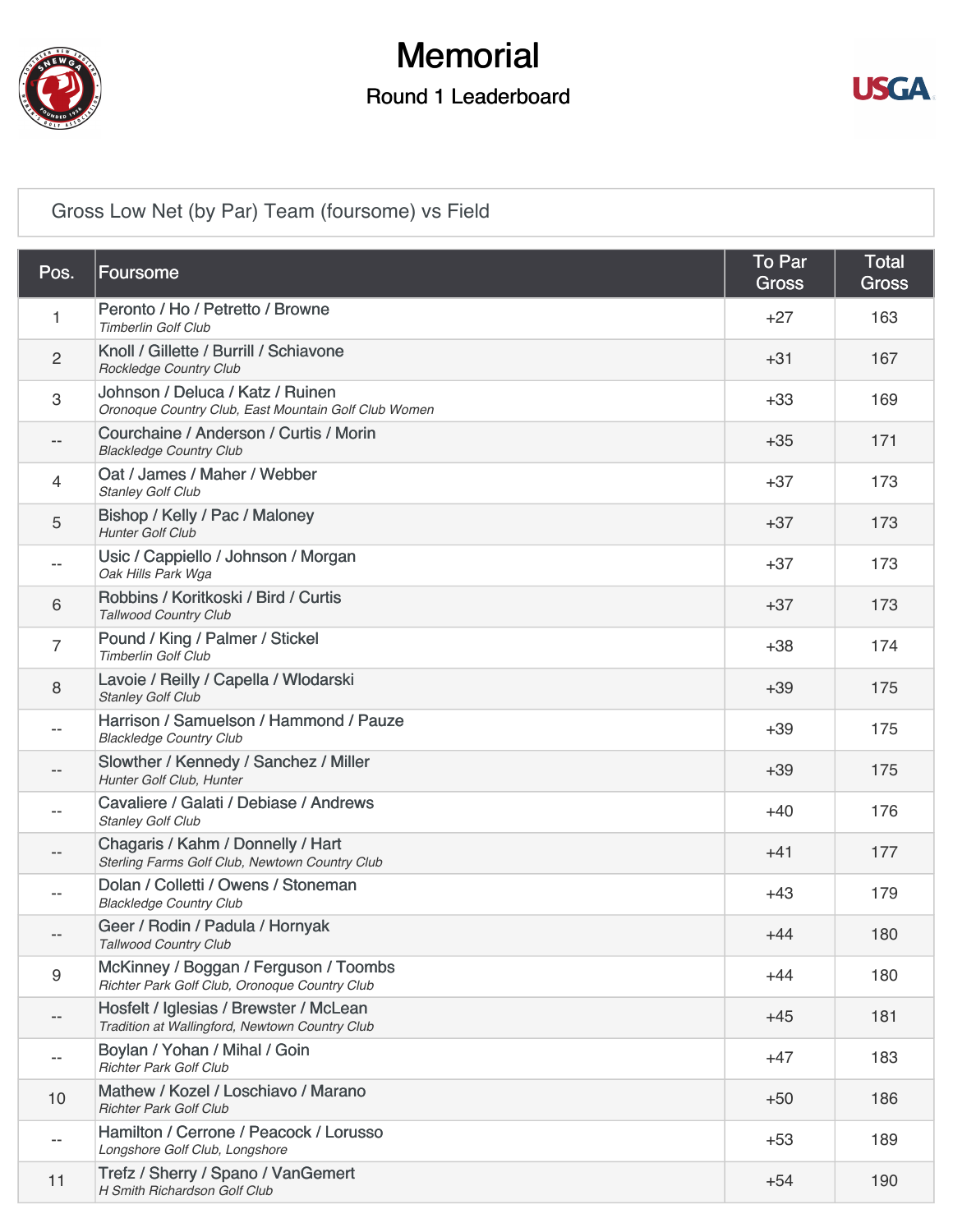

## **Memorial**

#### Round 1 Leaderboard



| Gallucci / Dougherty / Masterson / Downey<br>$- -$<br>Oronoque Country Club, Longshore Golf Club | 195 |
|--------------------------------------------------------------------------------------------------|-----|
|--------------------------------------------------------------------------------------------------|-----|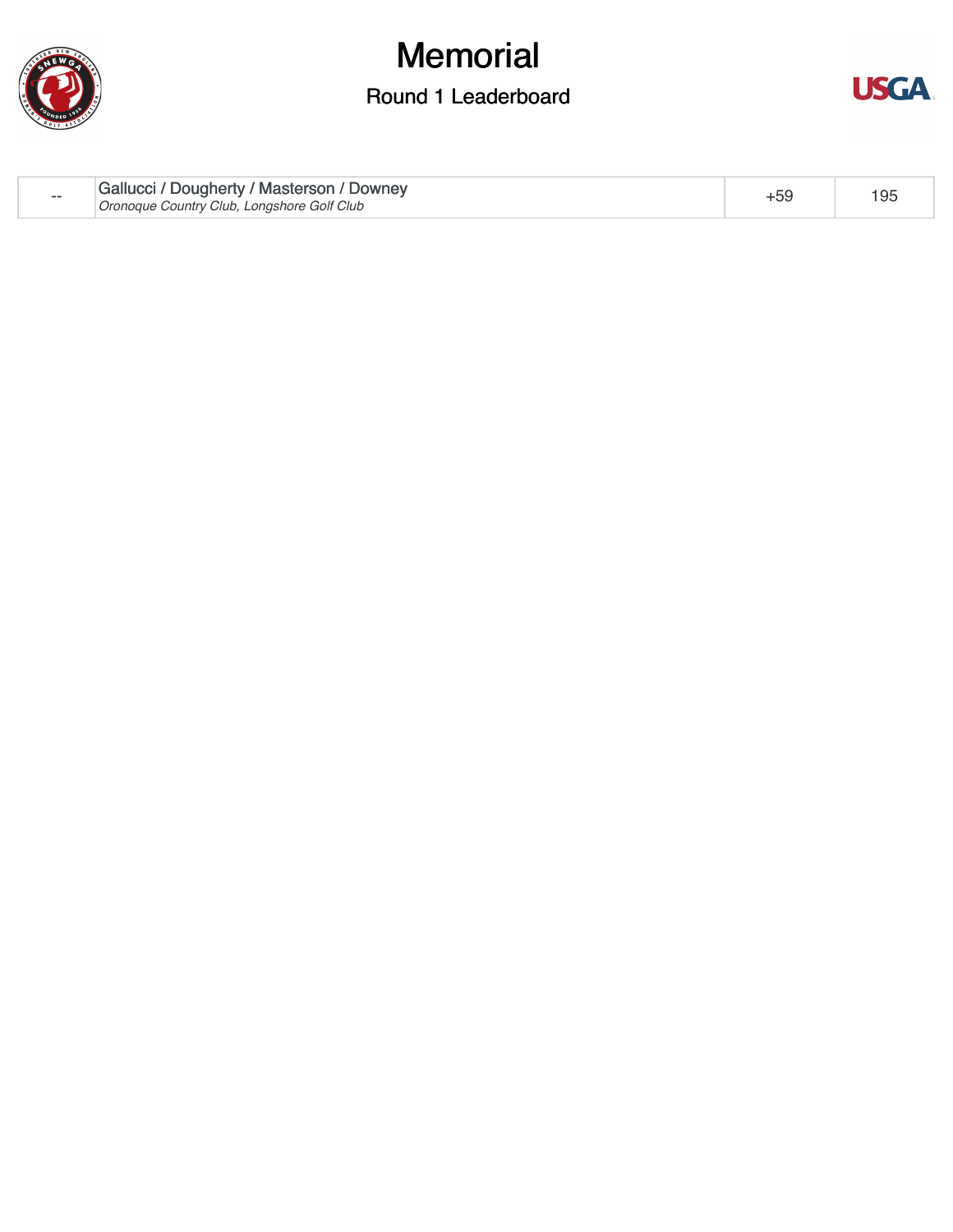

### **Memorial**

#### Round 1 Leaderboard



[Net Low Net \(by Par\) Team \(foursome\) vs Field](https://cdn2.golfgenius.com/v2tournaments/4250713713146857480)

| Pos.           | <b>Foursome</b>                                                                          | To Par<br><b>Net</b> | <b>Total</b><br><b>Net</b> |
|----------------|------------------------------------------------------------------------------------------|----------------------|----------------------------|
| 1              | Courchaine / Anderson / Curtis / Morin<br><b>Blackledge Country Club</b>                 | $-12$                | 124                        |
| $\overline{2}$ | Cavaliere / Galati / Debiase / Andrews<br><b>Stanley Golf Club</b>                       | $-10$                | 126                        |
| 3              | Usic / Cappiello / Johnson / Morgan<br>Oak Hills Park Wga                                | $-10$                | 126                        |
| $- -$          | Peronto / Ho / Petretto / Browne<br><b>Timberlin Golf Club</b>                           | -8                   | 128                        |
| 4              | Hosfelt / Iglesias / Brewster / McLean<br>Tradition at Wallingford, Newtown Country Club | -8                   | 128                        |
| $- -$          | Knoll / Gillette / Burrill / Schiavone<br>Rockledge Country Club                         | $-7$                 | 129                        |
| 5              | Harrison / Samuelson / Hammond / Pauze<br><b>Blackledge Country Club</b>                 | $-5$                 | 131                        |
| 6              | Geer / Rodin / Padula / Hornyak<br><b>Tallwood Country Club</b>                          | $-4$                 | 132                        |
|                | Robbins / Koritkoski / Bird / Curtis<br>Tallwood Country Club                            | $-4$                 | 132                        |
|                | Bishop / Kelly / Pac / Maloney<br><b>Hunter Golf Club</b>                                | $-4$                 | 132                        |
| 7              | Slowther / Kennedy / Sanchez / Miller<br>Hunter Golf Club, Hunter                        | $-3$                 | 133                        |
| 8              | Dolan / Colletti / Owens / Stoneman<br><b>Blackledge Country Club</b>                    | $-2$                 | 134                        |
|                | Lavoie / Reilly / Capella / Wlodarski<br><b>Stanley Golf Club</b>                        | $-1$                 | 135                        |
| 9              | Chagaris / Kahm / Donnelly / Hart<br>Sterling Farms Golf Club, Newtown Country Club      | $-1$                 | 135                        |
|                | Oat / James / Maher / Webber<br><b>Stanley Golf Club</b>                                 | Ε                    | 136                        |
| 10             | Boylan / Yohan / Mihal / Goin<br><b>Richter Park Golf Club</b>                           | Ε                    | 136                        |
|                | Johnson / Deluca / Katz / Ruinen<br>Oronoque Country Club, East Mountain Golf Club Women | Ε                    | 136                        |
|                | Mathew / Kozel / Loschiavo / Marano<br><b>Richter Park Golf Club</b>                     | $+4$                 | 140                        |
|                | Pound / King / Palmer / Stickel<br><b>Timberlin Golf Club</b>                            | $+6$                 | 142                        |
| 11             | Hamilton / Cerrone / Peacock / Lorusso<br>Longshore Golf Club, Longshore                 | $+6$                 | 142                        |
|                | Trefz / Sherry / Spano / VanGemert<br>H Smith Richardson Golf Club                       | $+6$                 | 142                        |
|                | McKinney / Boggan / Ferguson / Toombs<br>Richter Park Golf Club, Oronoque Country Club   | $+6$                 | 142                        |